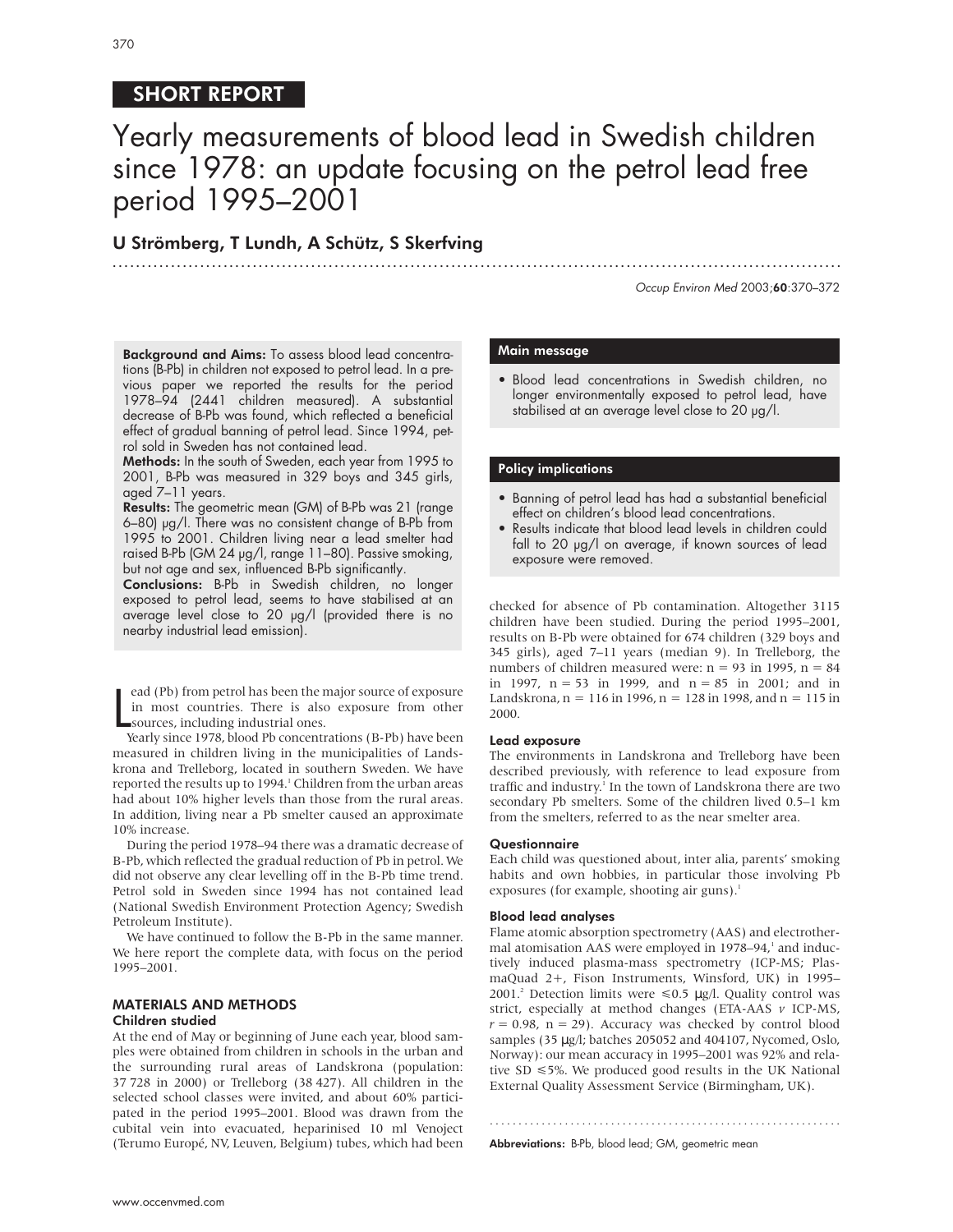

Figure 1 Blood lead concentrations in Swedish children from the municipalities Landskrona (geometric means represented by squares) and Trelleborg (triangles) during the period 1978–2001. Notice that for several years before 1995, the range of B-Pb is truncated at 83 µg/l (the complete ranges have been reported previously') and, in 1991, children from both municipalities were measured.

#### **Statistics**

Individual B-Pbs were log transformed. The influence of sample year, residential area, age, and sex on B-Pb was examined by analysis of variance techniques. Post hoc analyses of multilevel factors, with adjustments for multiple comparisons, were performed according to Scheffé's method.<sup>3</sup> Furthermore, the impact of parents' smoking habits (non-smokers *v* at least one smoker) and Pb exposing hobbies (no  $\nu$  yes) was evaluated.

#### RESULTS

Figure 1 shows the substantial decrease of the geometric means (GMs) of B-Pb in the children measured each year from 1978 to 2001. The ranges of B-Pb are also shown. The upper quartiles of B-Pb proportionally followed the decreasing trend of the GMs (upper quartile 74 µg/l in 1978; 24 µg/l in 2001). B-Pb measured in the 674 children during 1995–2001 had a GM of 21 (upper quartile 26; range 6–80) µg/l. Children from the near smelter, urban, and rural areas of Landskrona had B-Pb of 24 (31; 11–80), 22 (27; 9–56), and 21 (26; 8–68) µg/l, respectively; those from the urban and rural areas of Trelleborg had B-Pb of 20 (24; 6–62) and 21 (26; 9–49) µg/l.

The factors sample year, age, and sex did not indicate a significant effect on B-Pb, either for the children from any of the three residential areas of Landskrona, or in the rural area of Trelleborg (all  $p > 0.1$ ). There was no significant difference in B-Pb between the children from the urban and rural areas of Landskrona and the rural area of Trelleborg, respectively  $(p = 0.17)$ , whereas the children from the near smelter area of Landskrona had significantly higher B-Pb than observed in the two rural areas. In the urban area of Trelleborg, sample year ( $p < 0.001$ ), but not age and sex, had a significant impact; the post hoc analysis implied that the B-Pb measurements in 2001 (GM =  $16 \mu g/l$ ) were significantly lower than in both 1995 and 1999 (GMs =  $22 \mu g/l$ ).

Considering each residential area separately, neither the prevalence of at least one parental smoker nor the prevalence of children with a Pb exposing hobby changed markedly in the period 1995–2001. However, the prevalence of at least one

parental smoker varied significantly between the residential areas (34% in both rural areas, 56–58% in the urban areas, and 67% in the near smelter area;  $\chi^2$  test p < 0.001). A significant effect of parental smoking habits on B-Pb was found for the near smelter area (on average 18% higher B-Pb if at least one parent was a smoker,  $p = 0.02$ ; a similar result was obtained when adjusted for sample year, age, and sex) and for the urban area of Landskrona (14% higher B-Pb,  $p = 0.007$ ; adjusted result similar). Furthermore, the frequency of children with a Pb exposing hobby was highest in the near smelter area (24% compared to 12–19% in the other areas;  $p = 0.11$ ), but no effect on B-Pb was found within the areas.

#### **DISCUSSION**

Our data show a dramatic decrease of B-Pb in children during the period 1978–2001. In prospective studies from other geographical areas, similar relative decrease rates, though on much higher absolute B-Pb levels, have been recorded.<sup>4</sup>

Up to 1994, there was a gradual decrease of Pb in petrol.<sup>1</sup> There was no clearly consistent change of B-Pb in the period 1995–2001—that is, after the total disappearance of Pb from petrol. The role of Pb in petrol as a main source of Pb exposure was also indicated by the presence of a difference between urban and rural areas at the beginning of the period, but not at the end. A clear association between petrol Pb and B-Pb has been seen in several studies in different countries.<sup>6</sup>

There was an effect on B-Pb by living near the smelters, but the impact was small. In recent years, all children had B-Pb far below the community intervention level of 100  $\mu$ g/l used in the USA,<sup>7</sup> certainly because the emissions were limited and mainly occurred several years ago.<sup>1</sup> However, there might be remaining Pb contamination of the soil. Furthermore, the current B-Pb should, to some extent, be influenced by earlier absorption in the children, resulting in endogenous exposure from deposits in the skeleton.<sup>8</sup> Furthermore, the prevalence of parental smoker(s) was highest in the near smelter area. The present data indicated that parental smoking affected children's B-Pb, an effect that has been addressed previously.<sup>9</sup>